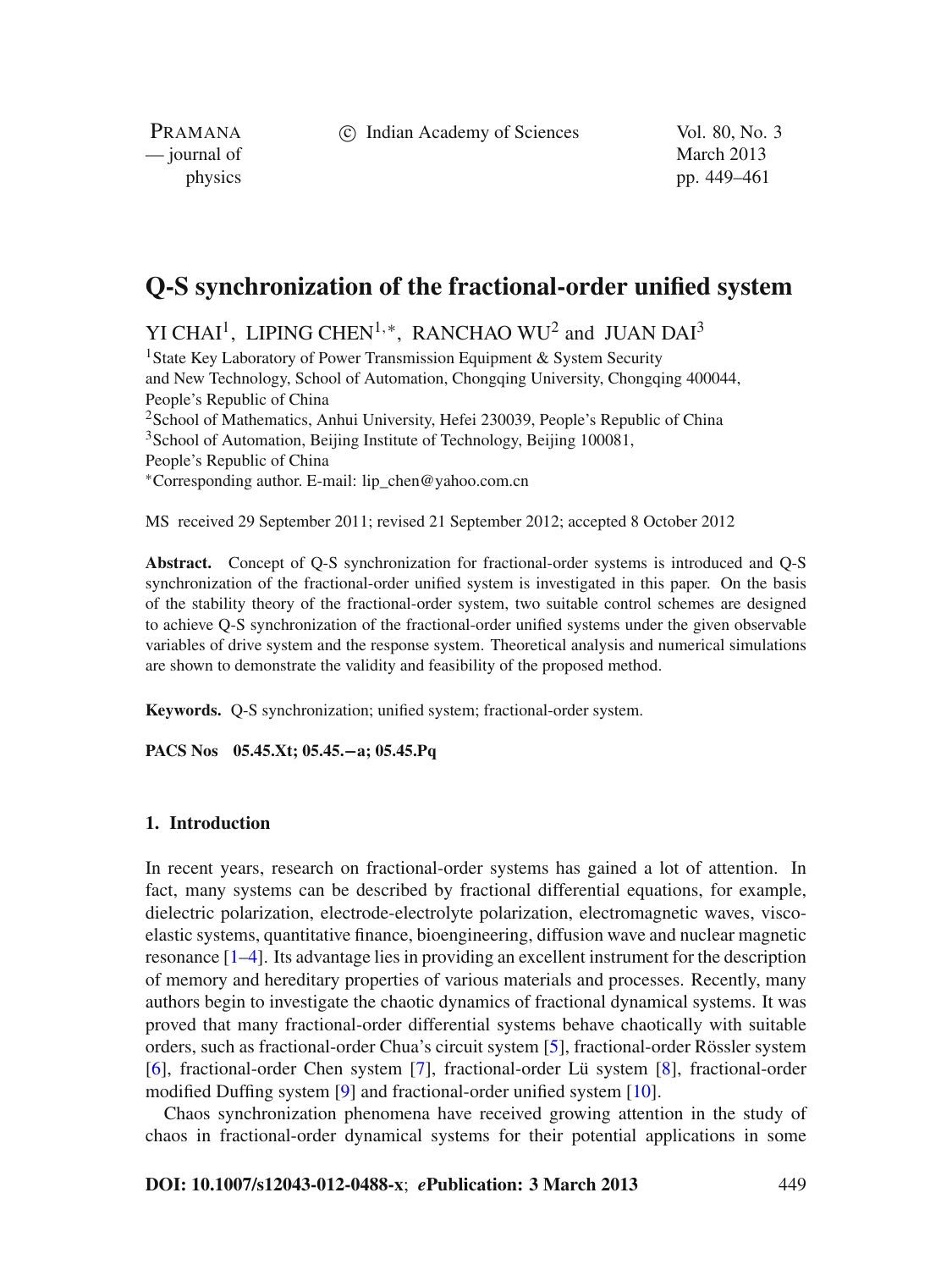*Yi Chai et al*

engineering application and information science, in particular in secure communication [\[11](#page-12-8)[–14](#page-12-9)]. Since Pecora and Carroll [\[15\]](#page-12-10) introduced a method to realize synchronization between two identical chaotic systems with different initial values in 1990, many important and fundamental results have been reported on the control and synchronization, and various types of chaos synchronization schemes for fractional-order dynamical systems have been proposed, such as complete synchronization [\[16\]](#page-12-11), lag synchronization [\[17](#page-12-12)], projective synchronization [\[18](#page-12-13)], generalization synchronization [\[19\]](#page-12-14), impulsive synchronization [\[20\]](#page-12-15), and so on. However, these studies are mainly concerned with state synchronization. As we all know, due to perturbations of varying nature and unavoidable noise, especially in a complicated system or a large system, it is difficult to detect all state variables in real systems. In 1999, Yang proposed the concept of Q-S synchronization for the first time [\[21](#page-12-16)], which just requires observable variable synchronization between the response system and the drive system. From then on, Q-S synchronization has received a great deal of attention and a series of works on Q-S synchronization have been published. Some scholars extended the concept of Q-S synchronization and proposed generalized Q-S (lag, anticipated and complete) synchronization and function Q-S synchronization (see refs [\[22](#page-12-17)[–24](#page-12-18)]).

On the other hand, recently, chaos, bifurcation behaviours and circuit realization of the fractional-order unified system are investigated numerically, and its synchronization is theoretically and numerically studied. For example, Wu *et al* studied projective synchronization of the fractional-order unified systems [\[25](#page-12-19)], Kuntanapreeda discussed synchronization between two fractional-order unified chaotic systems by linear feedback controller [\[26](#page-12-20)]. Wang and Zhang designed two schemes to achieve chaos synchronization of fractional-order unified systems [\[27\]](#page-12-21). However, to the best of our knowledge, there are few results about Q-S synchronization of fractional-order chaotic systems. Much of the literature on Q-S synchronization focussed on the systems with integer orders [\[22](#page-12-17)[–24](#page-12-18)]. Motivated by the above discussions, in this letter, Q-S synchronization of fractional-order system is discussed. Two control laws are derived under the given observable variables. Corresponding theoretical analysis and numerical simulations are presented to verify the validity and feasibility of the proposed method.

The remainder of this paper is organized as follows. In [§2,](#page-1-0) preliminary results are presented and the fractional-order unified system is described. In [§3,](#page-4-0) two control schemes for Q-S synchronization are given. In [§4,](#page-8-0) numerical simulations are given to illustrate the effectiveness of the main results. Finally, conclusions are drawn in [§5.](#page-11-0)

#### <span id="page-1-0"></span>**2. Preliminaries and system description**

There are some definitions for fractional derivatives [\[28](#page-12-22)[,29\]](#page-12-23). The commonly used definitions are Grunwald–Letnikov (GL), Riemann–Liouville (RL) and Caputo (C) definitions.

The Grunwald–Letnikov (GL) derivative with fractional order *q* is given by

$$
{}_{a}^{\text{GL}}D_{t}^{q} f(t) = \lim_{h \to 0} f_{h}^{(q)}(t) = \lim_{h \to 0} h^{-q} \sum_{i=0}^{\lfloor \frac{t-q}{h} \rfloor} (-1)^{i} {q \choose i} f(t - ih), \tag{1}
$$

where [·] means the integer part.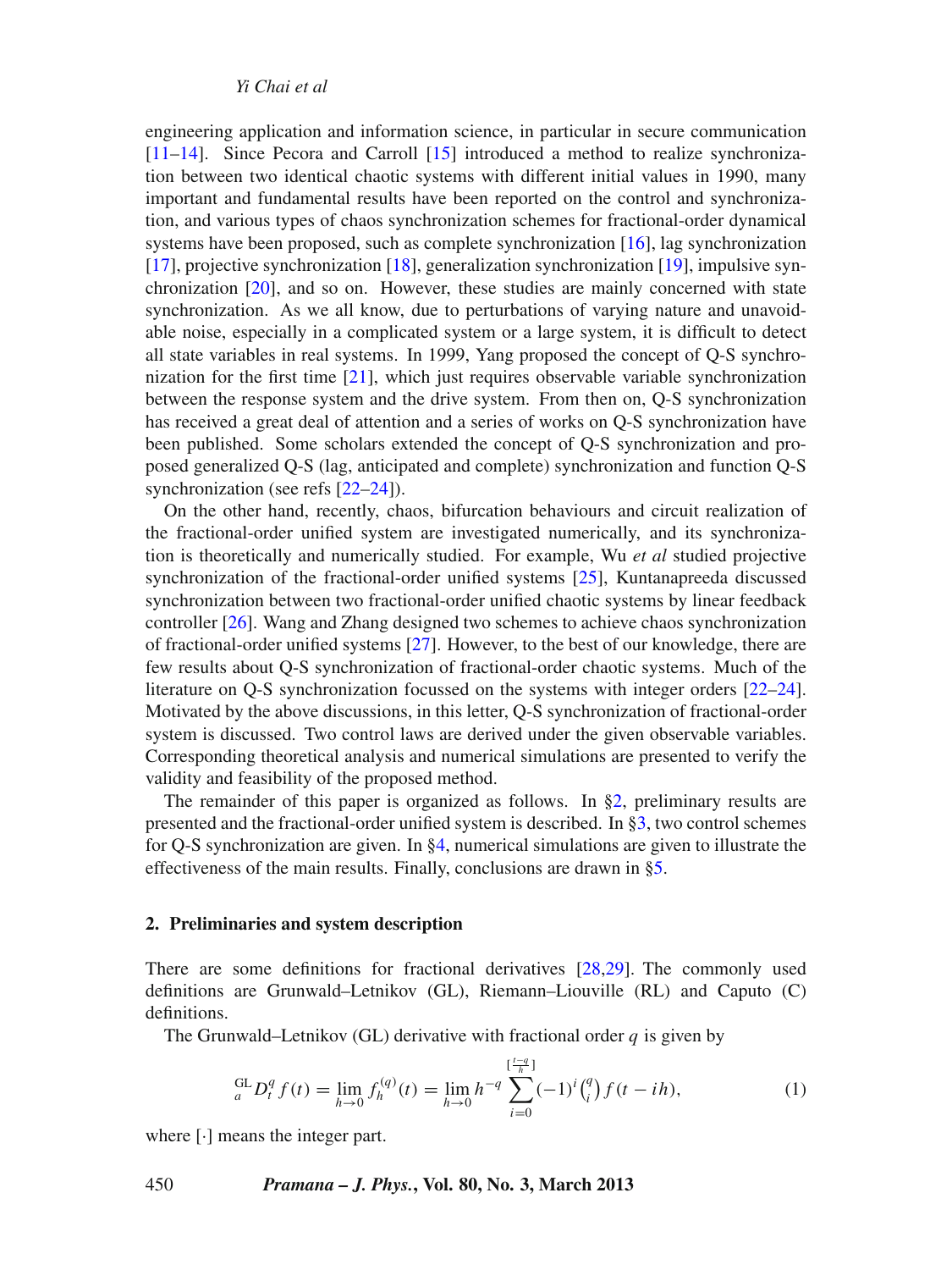The Riemann–Liouvill (RL) fractional derivatives is defined as

$$
a^{RL}D_t^q f(t) = \frac{d^n}{dt^n} \frac{1}{\Gamma(n-q)} \int_a^t \frac{f(\tau)}{(t-\tau)^{(q-n+1)}} d\tau, \quad n-1 < q < n,\tag{2}
$$

where  $\Gamma(\cdot)$  is the gamma function,  $\Gamma(\tau) = \int_0^\infty t^{\tau-1} e^{-t} dt$ .

The Caputo (C) fractional derivative is defined as follows:

$$
a^{C}D_{t}^{q} f(t) = \frac{1}{\Gamma(n-q)} \int_{a}^{t} (t-\tau)^{(n-q-1)} f^{(n)}(\tau) d\tau, \qquad n-1 < q < n. \tag{3}
$$

It should be noted that the advantage of Caputo approach is that the initial conditions for fractional differential equations with Caputo derivatives take on the same form as those for integer-order differentiation, which have well understood physical meanings. Comparing these two formulas, one easily arrives at the fact that Caputo derivative of a constant is equal to zero, which is not the case for the Riemann–Liouville derivative. Therefore, in the rest of this paper, the notation  $D^q_*$  is chosen as the Caputo fractional derivative operator  $a^C D_t^q$ .

Next, we introduce the concept of Q-S synchronization for fractional chaotic system. For two continuous-time dynamical systems with fractional-order *q*

<span id="page-2-0"></span>
$$
D_{\ast}^{q}x(t) = F(x, t), \tag{4}
$$

$$
D_{*}^{q}y(t) = G(y, t) + U(x, y, t),
$$
\n(5)

where  $x = (x_1, x_2, \dots, x_n)^T \in R^n$  and  $y = (y_1, y_2, \dots, y_n)^T \in R^n$  are the state vectors, *F*:  $R^n \rightarrow R^n$  and *G*:  $R^n \rightarrow R^n$  denote continuous vector functions. Set  $Q(x(t)) =$  $(Q_1(x(t)), \ldots, Q_n(x(t)))^T$  and  $S(y(t)) = (S_1(y(t)), \ldots, S_n(y(t)))^T$  as observable vari-ables of systems [\(4\)](#page-2-0) and [\(5\)](#page-2-0), respectively, where  $Q$ ,  $S$  are continuous smooth vector functions. Let the Q-S synchronization error of the two chaotic systems be

$$
e(t) = (e_1(t), e_2(t), \dots, e_n(t))^T = Q(x(t)) - S(y(t))
$$
  
=  $(Q_1(x(t)) - S_1(y(t)), \dots, Q_n(x(t)) - S_n(y(t)))^T$ . (6)

Q-S synchronization occurs between systems [\(4\)](#page-2-0) and [\(5\)](#page-2-0) with respect to  $O(x(t))$  =  $(Q_1(x(t)), \ldots, Q_n(x(t)))^T$  and  $S(y(t)) = (S_1(y(t)), \ldots, S_n(y(t)))^T$ , if there exists a controller  $U(x, y, t)$  such that all trajectories  $(x, y)$  in [\(4\)](#page-2-0) and [\(5\)](#page-2-0) with any initial conditions  $(x(0), y(0))$  approach the manifold  $M = \{(x(t), y(t)) | Q_i(x(t)) = S_i(y(t)), i =$  $1, 2, \ldots, n$  as time *t* goes to infinity, that is to say,

$$
\lim_{t \to \infty} e_i(t) = \lim_{t \to \infty} (Q_i(x(t)) - S_i(y(t)) = 0, \qquad i = 1, 2, ..., n.
$$
 (7)

The unified chaotic system unifies Lorenz, Chen and Lü systems which was introduced by Lü *et al* [\[30](#page-12-24)] and can be described by

<span id="page-2-1"></span>
$$
\begin{cases}\n\dot{x}_1 = (25a + 10)(x_2 - x_1), \\
\dot{x}_2 = (28 - 35a)x_1 - x_1x_3 + (29a - 1)x_2, \\
\dot{x}_3 = x_1x_2 - \frac{a + 8}{3}x_3,\n\end{cases}
$$
\n(8)

where  $a \in [0, 1]$ . It has been proved that system [\(8\)](#page-2-1) is chaotic for all  $a \in [0, 1]$ , partic-ularly, system [\(8\)](#page-2-1) reduces to Lorenz system for  $a = 0$ , Lü system for  $a = 0.8$  and Chen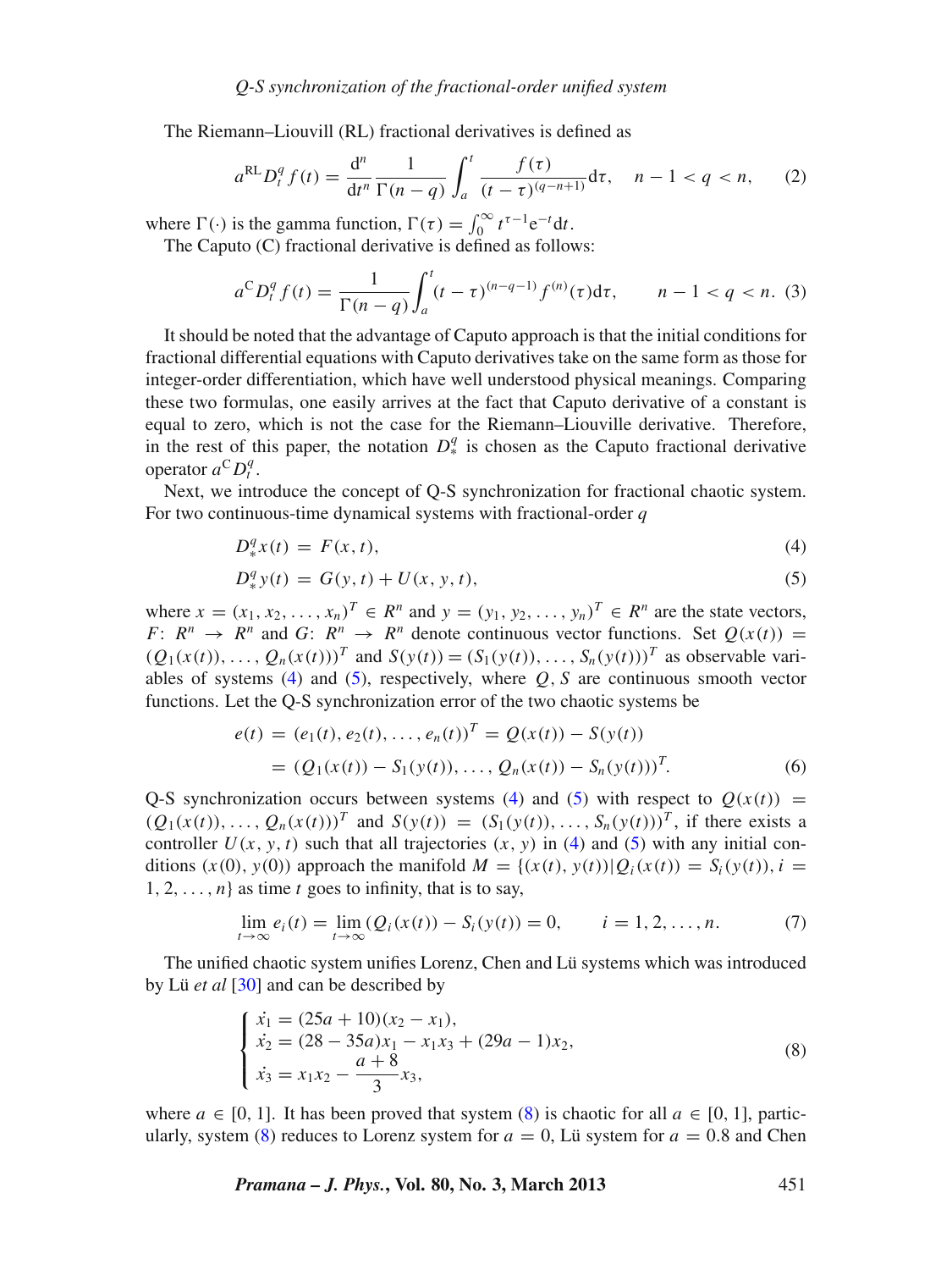<span id="page-3-0"></span>

**Figure 1.** Chaotic attractors of Lorenz-like system in the fractional-order unified system:  $a = 0.4, q = 0.9$ .

system for  $a = 1$  respectively. Numerical results have shown that its chaotic attractors are similar to those of the corresponding Lorenz and Chen attractors for  $a \in [0, 0.8]$  and  $a \in (0.8, 1].$ 

In this paper, consider the fractional-order unified system [\[27\]](#page-12-21) defined as follows:

<span id="page-3-2"></span>
$$
\begin{cases}\nD_{*}^{q} x_{1} = (25a + 10)(x_{2} - x_{1}), \\
D_{*}^{q} x_{2} = (28 - 35a)x_{1} - x_{1}x_{3} + (29a - 1)x_{2}, \\
D_{*}^{q} x_{3} = x_{1}x_{2} - \frac{a + 8}{3}x_{3},\n\end{cases}
$$
\n(9)

<span id="page-3-1"></span>

**Figure 2.** Chaotic attractors of Lü system in the fractional-order unified system:  $a =$  $0.8, q = 0.9.$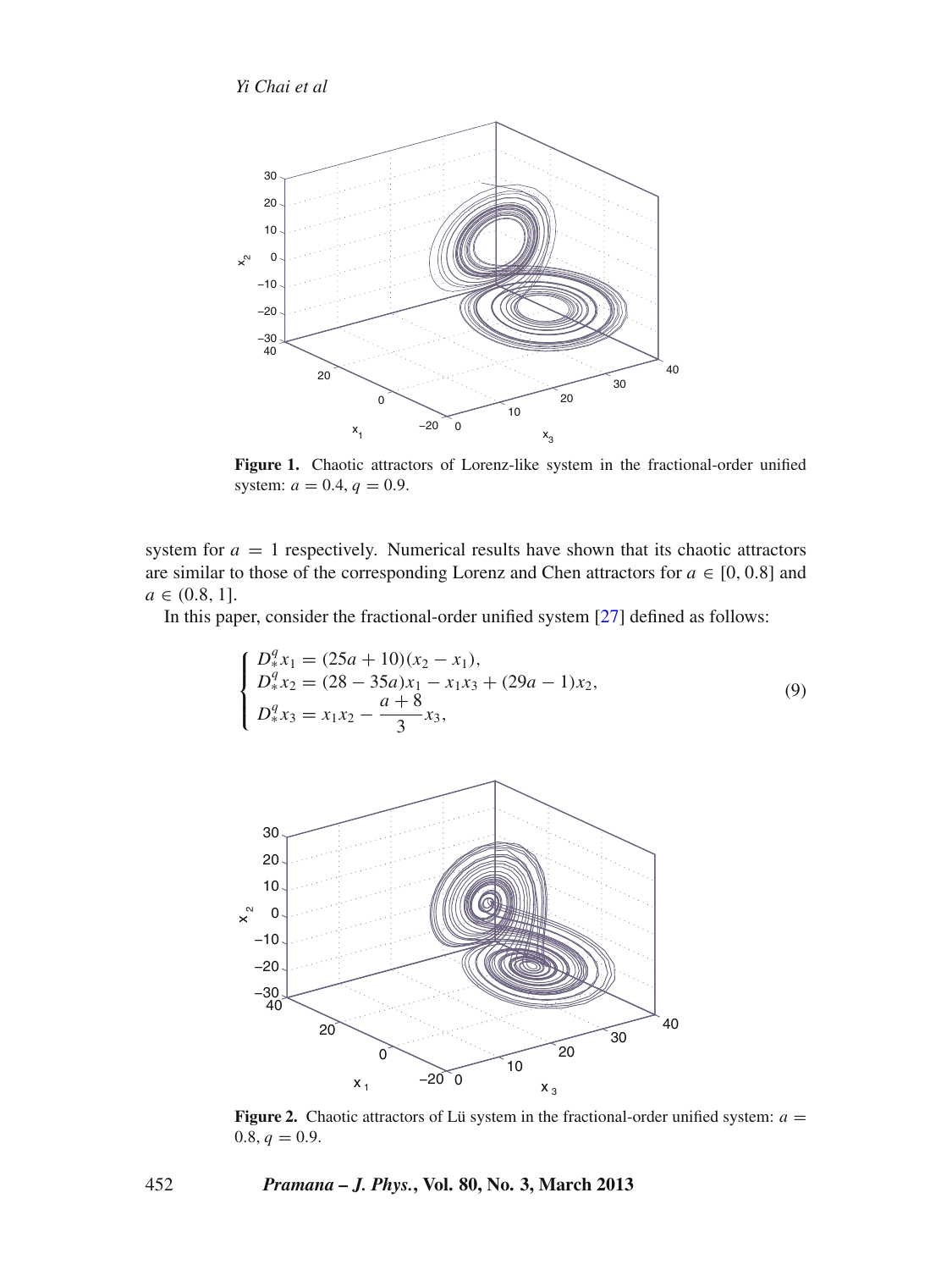<span id="page-4-1"></span>

**Figure 3.** Chaotic attractors of Chen system in the fractional-order unified system:  $a = 1, q = 0.9.$ 

where *q* is the fractional order,  $0 < q < 1$ . According to the computation method of the largest Lyapunov exponent proposed by Benettin *et al* [\[31](#page-12-25)], when the parameter *a* are chosen as 0.4, 0.8 and 1,  $q = 0.9$ , the values of the largest Lyapunov exponents are 0.741, 0.804 and 0.715, respectively [\[32\]](#page-12-26). Figures [1,](#page-3-0) [2](#page-3-1) and [3](#page-4-1) display these chaotic attractors of the Lorenz-like system ( $a = 0.4$ ), the Lü system ( $a = 0.8$ ) and the Chen system ( $a = 1$ ), respectively.

#### <span id="page-4-0"></span>**3. Q-S synchronization**

In the section, we shall study Q-S synchronization behaviour of the fractional-order unified system by designing two control schemes. The drive and the response systems are described as follows, respectively:

<span id="page-4-2"></span>
$$
\begin{cases}\nD_4^q x_1 = (25a + 10)(x_2 - x_1), \\
D_4^q x_2 = (28 - 35a)x_1 - x_1x_3 + (29a - 1)x_2, \\
D_4^q x_3 = x_1x_2 - \frac{a + 8}{3}x_3,\n\end{cases}
$$
\n(10)

and

<span id="page-4-3"></span>
$$
\begin{cases}\nD_4^q y_1 = (25a + 10)(y_2 - y_1) + u_1, \\
D_4^q y_2 = (28 - 35a)y_1 - y_1 y_3 + (29a - 1)y_2 + u_2, \\
D_4^q y_3 = y_1 y_2 - \frac{a + 8}{3}y_3 + u_3,\n\end{cases}
$$
\n(11)

where  $x_i$  and  $y_i$  ( $i = 1, 2, 3$ ) stand for state variables of the master system and the slave system, respectively,  $u_1$ ,  $u_2$  and  $u_3$  are the nonlinear controllers to be designed later.

*Pramana – J. Phys.***, Vol. 80, No. 3, March 2013** 453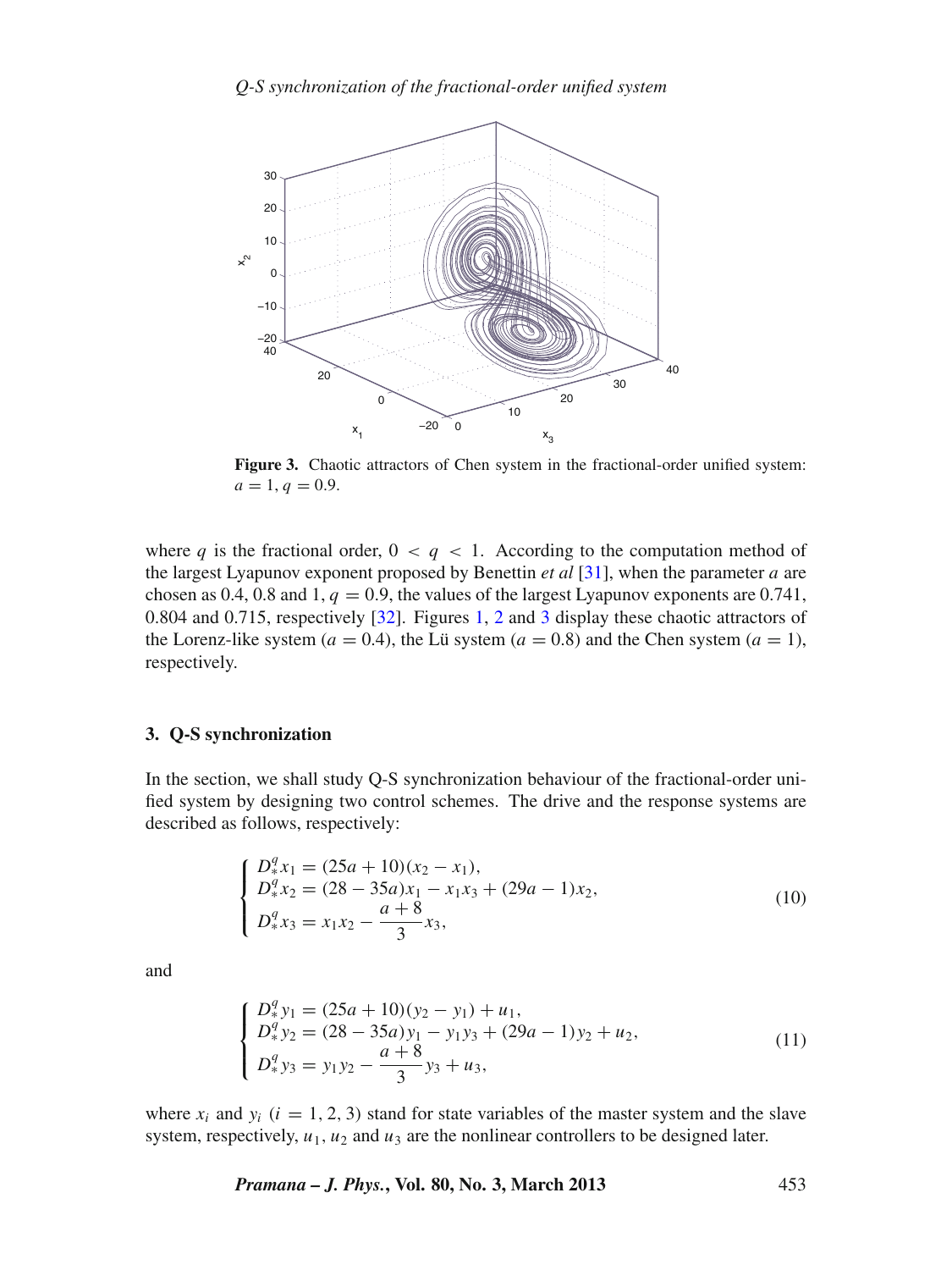*Yi Chai et al*

Assume the observable variables of systems [\(10\)](#page-4-2) and [\(11\)](#page-4-3) to be

<span id="page-5-0"></span>
$$
\begin{cases}\nQ_1(x_1, x_2, x_3) = x_1 + x_2, \\
Q_2(x_1, x_2, x_3) = x_2 + x_3, \\
Q_3(x_1, x_2, x_3) = x_3 + x_1,\n\end{cases}
$$
\n(12)

and

$$
S_1(y_1, y_2, y_3) = y_1 + y_2,S_2(y_1, y_2, y_3) = y_2 + y_3,S_3(y_1, y_2, y_3) = y_3 + y_1.
$$
\n(13)

#### DEFINITION 1

<span id="page-5-1"></span> $\sqrt{2}$ ⎨  $\mathbf{I}$ 

For given vector functions [\(12\)](#page-5-0) and [\(13\)](#page-5-1), Q-S synchronization between the drive system [\(10\)](#page-4-2) and the response system [\(11\)](#page-4-3) will be achieved, if there exist a suitable controller  $u = (u_1, u_2, u_3)^T$  such that

<span id="page-5-4"></span>
$$
\lim_{t \to \infty} \|e(t)\| = \lim_{t \to \infty} \|Q(x) - S(y)\| = 0,
$$
\n(14)

where  $\|\cdot\|$  is the Euclidean norm.

It follows from  $(10)$ – $(13)$  that we have the following error dynamical system:

<span id="page-5-2"></span>
$$
\begin{cases}\nD_*^q e_1 = (54a + 9)e_1 - (114a - 9)(x_1 - y_1) \\
-x_1x_3 + y_1y_3 - u_1 - u_2, \\
D_*^q e_2 = \frac{88a + 5}{3}e_1 - \frac{a + 8}{3}e_2 + \frac{79 - 193a}{3}(x_1 - y_1) \\
-x_1x_3 + x_1x_2 + y_1y_3 - y_1y_2 - u_2 - u_3, \\
D_*^q e_3 = -\frac{a + 8}{3}e_1 + (25a + 10)e_2 - (25a + 10)e_3 \\
+\frac{a + 8}{3}(x_1 - y_1) + x_1x_2 - y_1y_2 - u_1 - u_3,\n\end{cases}
$$
\n(15)

where  $e_1 = x_2 + x_1 - y_1 - y_2$ ,  $e_2 = x_2 + x_3 - y_2 - y_3$ ,  $e_3 = x_1 + x_3 - y_3 - y_1$ . Our aim is to find suitable control laws  $u_i(i = 1, 2, 3)$  for stabilizing the error dynamics system [\(15\)](#page-5-2). To this end, the following control laws are proposed:

<span id="page-5-3"></span>
$$
\begin{cases}\n u_1 = -\frac{74a + 22}{3}(x_1 - y_1) + \frac{1}{2}ke_1, \\
 u_2 = \frac{49 - 268a}{3}(x_1 - y_1) - x_1x_3 + y_1y_3 + \frac{1}{2}ke_1, \\
 u_3 = (25a + 10)(x_1 - y_1) + x_1x_2 - y_1y_2 - \frac{1}{2}ke_1,\n\end{cases}
$$
\n(16)

where *k* is the feedback gain.

Then, we have the following theorem.

**Theorem 1.** *If obser*v*able* v*ariables of dri*v*e system* [\(10\)](#page-4-2) *and response system* [\(11\)](#page-4-3) *are taken as* [\(12\)](#page-5-0) *and* [\(13\)](#page-5-1), *control laws are chosen as* [\(16\)](#page-5-3), *and feedback gain k satisfies k* > 54*a* + 9, *then Q-S synchronization between systems* [\(14\)](#page-5-4) *and* [\(15\)](#page-5-2) *will be obtained.*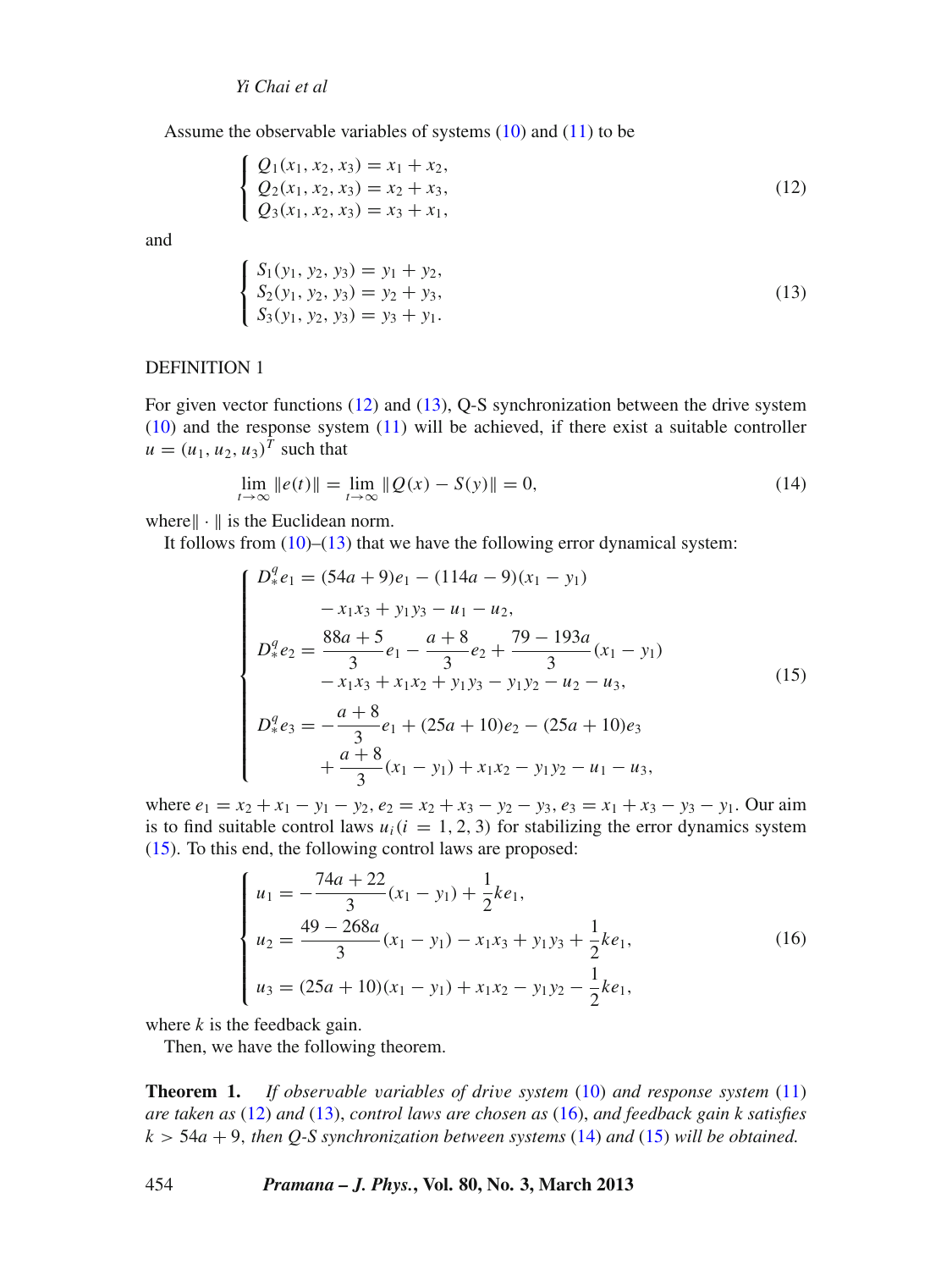*Proof.* By substituting eq. [\(16\)](#page-5-3) into eq. [\(15\)](#page-5-2), we obtain

<span id="page-6-0"></span>
$$
\begin{cases}\nD_*^q e_1 = (54a + 9 - k)e_1, \\
D_*^q e_2 = \frac{88a + 5}{3}e_1 - \frac{a + 8}{3}e_2, \\
D_*^q e_3 = -\frac{a + 8}{3}e_1 + (25a + 10)e_2 - (25a + 10)e_3.\n\end{cases}
$$
\n(17)

Error system [\(17\)](#page-6-0) can be rewritten as the following matrix form:

$$
\begin{bmatrix} D_*^q e_1 \\ D_*^q e_2 \\ D_*^q e_3 \end{bmatrix} = A \begin{bmatrix} e_1 \\ e_2 \\ e_3 \end{bmatrix},
$$

where

$$
A = \begin{bmatrix} 54a + 9 - k & 0 & 0 \\ 88a + 5 & -\frac{a + 8}{3} & 0 \\ -\frac{a + 8}{3} & 25a + 10 & -(25a + 10) \end{bmatrix}.
$$

It is easy to obtain characteristic root of matrix *A* as

$$
\lambda_1 = 54a + 9 - k
$$
,  $\lambda_2 = -\frac{a+8}{3}$ ,  $\lambda_3 = -25a - 10$ .

In this case, any eigenvalue of matrix *A* satisfies

$$
|\arg(\lambda_i)| > \frac{\pi}{2} > \frac{q\pi}{2}, \qquad q < 1, i = 1, 2, 3,
$$
 (18)

if and only if feedback gain *k* satisfies  $k > 54a + 9$  ( $a \in [0, 1]$ ). According to the stability theory of fractional-order systems [\[33](#page-12-27)], error system [\(17\)](#page-6-0) is asymptotically stable, which implies that Q-S synchronization between systems [\(10\)](#page-4-2) and [\(11\)](#page-4-3) will be achieved.

**Theorem 2.** *For given obser*v*able* v*ariables* [\(12\)](#page-5-0) *and* [\(13\)](#page-5-1) *of dri*v*e system* [\(10\)](#page-4-2) *and response system* [\(11\)](#page-4-3), *Q-S synchronization between systems* [\(10\)](#page-4-2) *and* [\(11\)](#page-4-3) *will occur by the following control scheme*:

<span id="page-6-1"></span>
$$
\begin{cases}\n u_1 = -\frac{1}{2}x_1x_2 + \frac{1}{2}y_1y_2 + (4 - 25a)e_1 \\
 + \frac{1}{2}(28 - 35a)e_2 - \frac{1}{3}(37a + 11)e_3, \\
 u_2 = (29 - 64a)(x_2 - y_2) - x_1x_3 + y_1y_3 + \frac{1}{2}x_1x_2 - \frac{1}{2}y_1y_2 \\
 + (25a + 24)e_1 + \frac{1}{2}(28 - 35a)e_2 + \frac{1}{3}(37a + 11)e_3, \\
 u_3 = \frac{a + 8}{3}(x_2 - y_2) + \frac{1}{2}x_1x_2 - \frac{1}{2}y_1y_2 \\
 - 14e_1 - \frac{1}{2}(28 - 35a)e_2 + \frac{1}{3}(37a + 11)e_3.\n\end{cases}
$$
\n(19)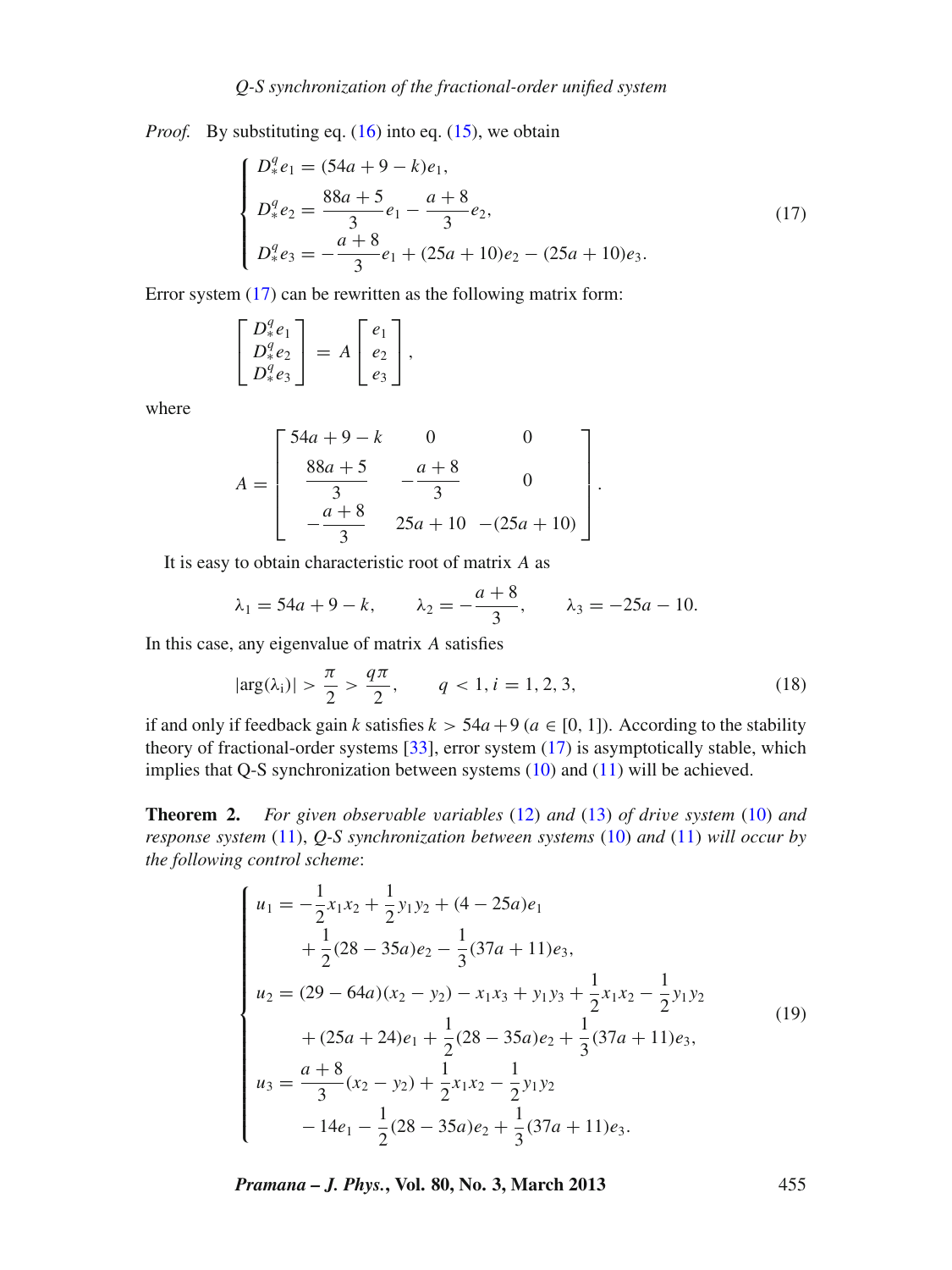*Yi Chai et al*

*Proof.* Define the error signals as

$$
\begin{cases}\ne_1 = x_1 + x_2 - y_1 - y_2, \\
e_2 = x_2 + x_3 - y_2 - y_3, \\
e_3 = x_3 + x_1 - y_3 - y_1.\n\end{cases}
$$
\n(20)

Combine  $(10)$  and  $(11)$  with  $(19)$ , then we have the following error dynamics:

<span id="page-7-0"></span>
$$
\begin{cases}\nD_*^q e_1 = -35ae_1 + (60a - 18)e_2 - (25a + 10)e_3, \\
D_*^q e_2 = (18 - 60a)e_1 - \frac{a + 8}{3}e_2 - \frac{74a + 22}{3}e_3, \\
D_*^q e_3 = (25a + 10)e_1 + \frac{74a + 22}{3}e_3 - (25a + 10)e_3.\n\end{cases}
$$
\n(21)

Transform [\(21\)](#page-7-0) into matrix form

$$
\begin{bmatrix} D_*^q e_1 \\ D_*^q e_2 \\ D_*^q e_3 \end{bmatrix} = A \begin{bmatrix} e_1 \\ e_2 \\ e_3 \end{bmatrix},
$$

where

$$
A = \begin{bmatrix} -35a & 18 - 60a & -(25a + 10) \\ 18 - 60a & -\frac{a + 8}{3} & -\frac{74a + 22}{3} \\ 25a + 10 & \frac{74a + 22}{3} & -(25a + 10) \end{bmatrix}.
$$

Suppose  $\lambda$  is one of the eigenvalues of matrix *A* and the corresponding non-zero eigenvector is  $\varepsilon = (\varepsilon_1, \varepsilon_2, \varepsilon_3)^T$ , i.e.,

<span id="page-7-1"></span>
$$
A\varepsilon = \lambda \varepsilon. \tag{22}
$$

Take conjugate transpose on both sides of eq.  $(22)$ , and one obtains

<span id="page-7-2"></span>
$$
\overline{(A\varepsilon)^T} = \overline{\lambda}\varepsilon^H. \tag{23}
$$

Equation [\(22\)](#page-7-1) multiplied left by  $\frac{1}{2} \varepsilon^H$  plus eq. [\(23\)](#page-7-2) multiplied right by  $\frac{1}{2} \varepsilon$ , we derive that

<span id="page-7-3"></span>
$$
\varepsilon^H \left(\frac{1}{2}A + \frac{1}{2}A^H\right)\varepsilon = \frac{1}{2}(\lambda + \bar{\lambda})\varepsilon^H \varepsilon. \tag{24}
$$

From eq. [\(24\)](#page-7-3), we have

<span id="page-7-4"></span>
$$
\frac{1}{2}(\lambda + \bar{\lambda}) = \varepsilon^H \left(\frac{1}{2}A + \frac{1}{2}A^H\right) \frac{\varepsilon}{\varepsilon^H \varepsilon}.
$$
\n(25)

By substituting *A* into eq. [\(25\)](#page-7-4), we obtain

$$
\frac{1}{2}(\lambda + \bar{\lambda}) = \varepsilon^H \frac{1}{\varepsilon^H \varepsilon} \begin{bmatrix} -35a & 0 & 0 \\ 0 & -\frac{a+8}{3} & 0 \\ 0 & 0 & -(25a+10) \end{bmatrix} \varepsilon.
$$
 (26)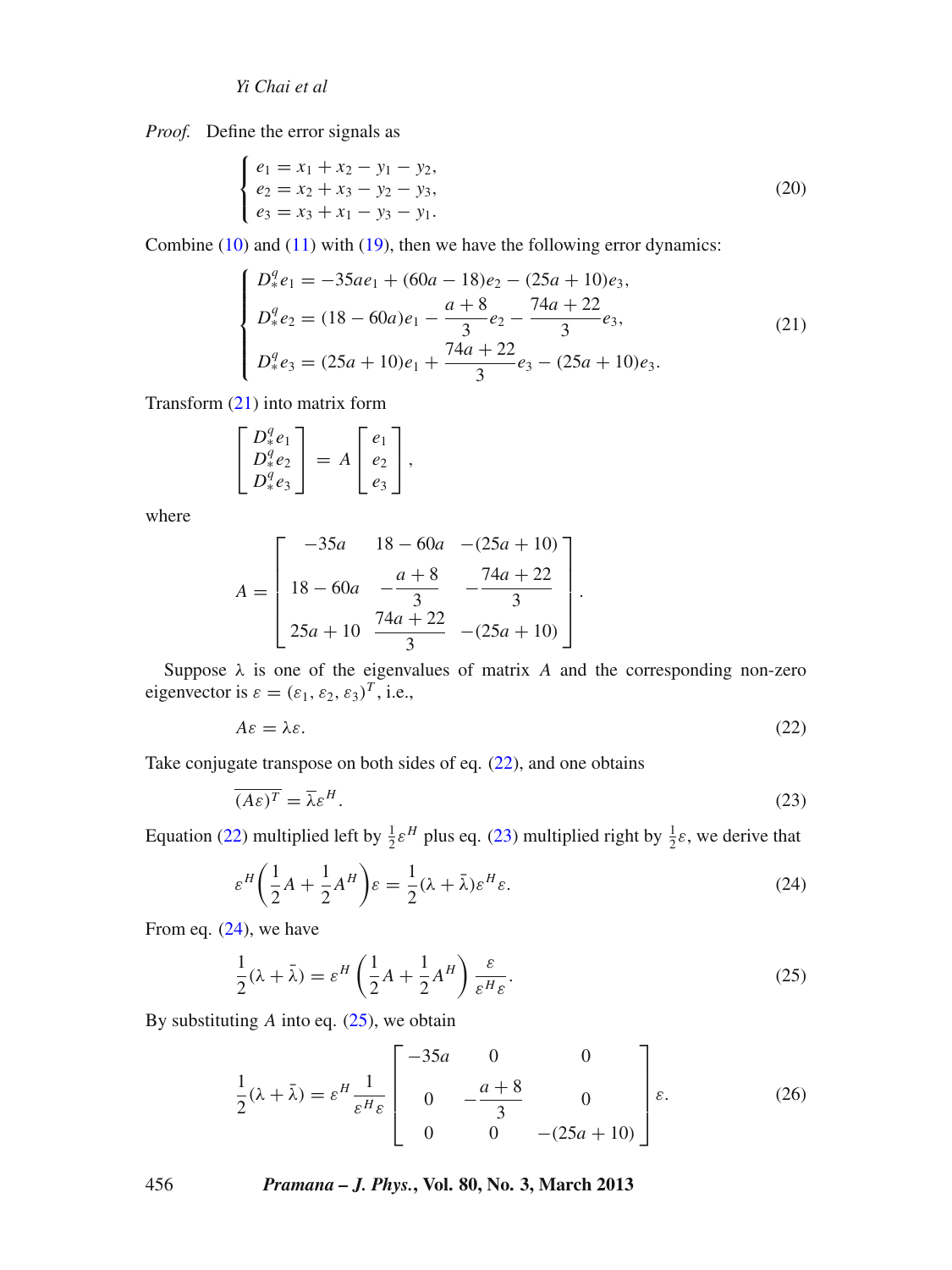$\lambda + \overline{\lambda} < 0$  ( $a \in [0, 1]$ ), i.e., any eigenvalue of matrix *A* satisfies

$$
|\arg(\lambda)| > \frac{\pi}{2} > \frac{q\pi}{2}, \qquad q < 1. \tag{27}
$$

According to the stability theorem of linear FDEs [\[33\]](#page-12-27), error system [\(21\)](#page-7-0) is asymptotically stable, which implies Q-S synchronization between the drive system [\(10\)](#page-4-2) and the response system [\(11\)](#page-4-3) is achieved under the nonlinear controller [\(19\)](#page-6-1).

#### <span id="page-8-0"></span>**4. Numerical simulations**

In this section, to verify theoretical results obtained in the previous section, the corresponding numerical simulations will be performed. A predictor–corrector algorithm for fractional-order differential equations is applied [\[34](#page-12-28)]. In all simulations, fractional-order *q* is chosen as 0.9.

*Case* I: *Fractional-order Lorenz-like system*: When *a* = 0.4, system [\(9\)](#page-3-2) is the fractional-order Lorenz-like system. Base on Theorem 1, feedback gain *k* must satisfy  $k > 30.6$ . In the simulation, we chose feedback gain k as 32. The initial values of the drive and the response systems are chosen as  $(x_1(0), x_2(0), x_3(0)) = (1, 2, 3)$ and  $(y_1(0), y_2(0), y_3(0)) = (-2, -5, 18)$  $(y_1(0), y_2(0), y_3(0)) = (-2, -5, 18)$  $(y_1(0), y_2(0), y_3(0)) = (-2, -5, 18)$ , respectively. Figures [4](#page-8-1) and 5 show the error state time response of system  $(10)$  and system  $(11)$  with the controllers  $(16)$  and  $(19)$ , respectively.

*Case* II: *Fractional-order Lü system*: When  $a = 0.8$ , system [\(9\)](#page-3-2) reduces to the fractionalorder Lü system. In the simulation, we take feedback gain *k* as 53, which satisfies  $k >$ 52.2 according to Theorem 1, and choose the initial values of the drive and the response

<span id="page-8-1"></span>

**Figure 4.** The error time response of systems (10) and (11) with controller (16) ( $a =$ 0.4, fractional-order Lorenz-like system).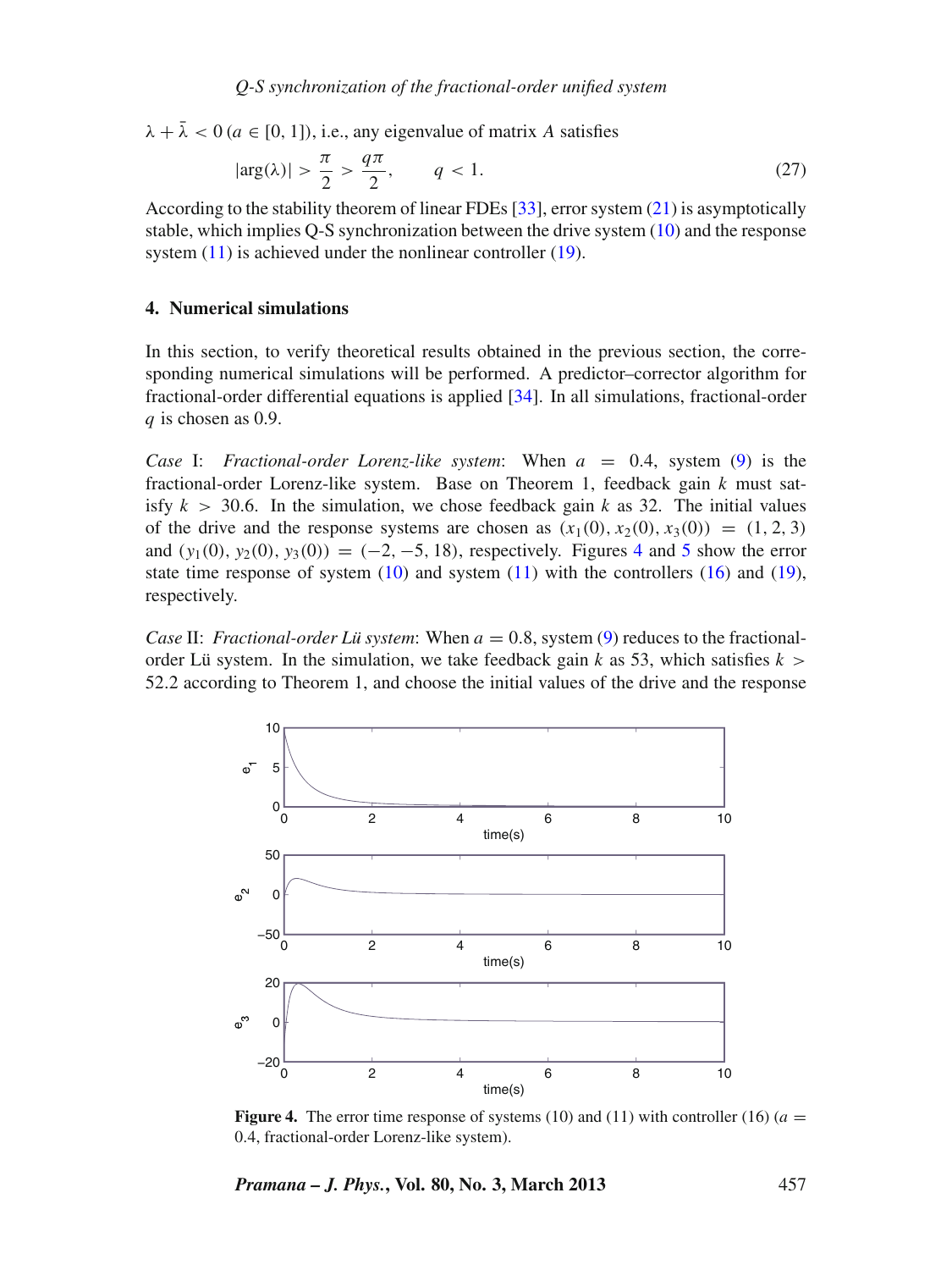<span id="page-9-0"></span>

**Figure 5.** The error time response of systems (10) and (11) with controller (19) ( $a =$ 0.4, fractional-order Lorenz-like system).

systems as  $(x_1(0), x_2(0), x_3(0)) = (2, 3, 4)$  and  $(y_1(0), y_2(0), y_3(0)) = (5.5, 7.5, -6.5)$ , respectively. The synchronization error states between systems [\(10\)](#page-4-2) and [\(11\)](#page-4-3) under the controllers [\(16\)](#page-5-3) and [\(19\)](#page-6-1) are displayed in figures [6](#page-9-1) and [7,](#page-10-0) respectively.

<span id="page-9-1"></span>*Case* III: *Fractional-order Chen system*: When  $a = 1$ , system [\(9\)](#page-3-2) is the fractionalorder Chen system. In the simulation, feedback gain  $k$  is chosen as 65, which satisfies



**Figure 6.** The error time response of systems (10) and (11) with controller (16) ( $a =$ 0.8, fractional-order Lü system).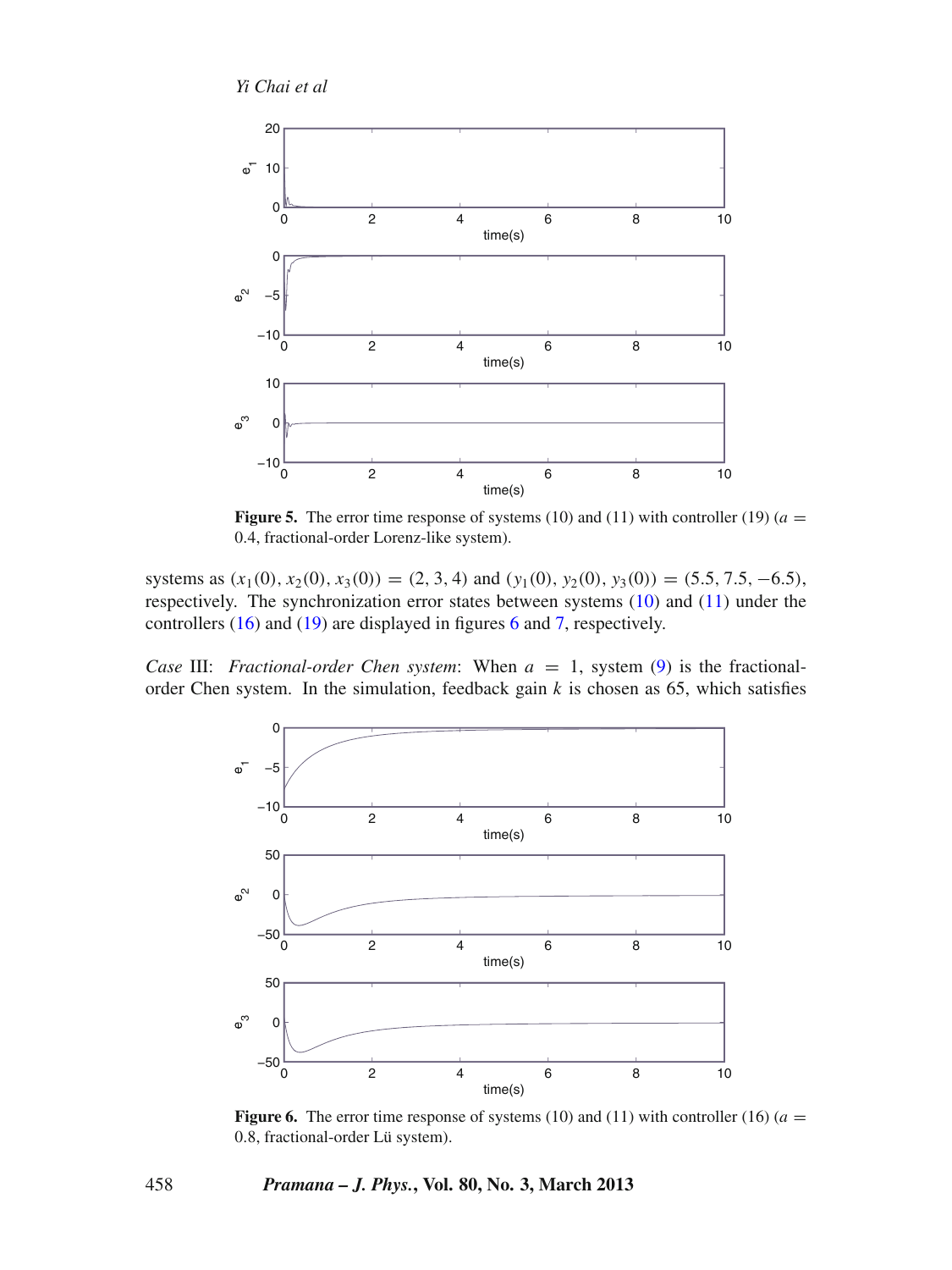<span id="page-10-0"></span>

**Figure 7.** The error time response of systems (10) and (11) with controller (19) ( $a =$ .8, fractional-order Lü system).

<span id="page-10-1"></span>

**Figure 8.** The error time response of systems (10) and (11) with controller (16) ( $a =$ 1, fractional-order Chen system).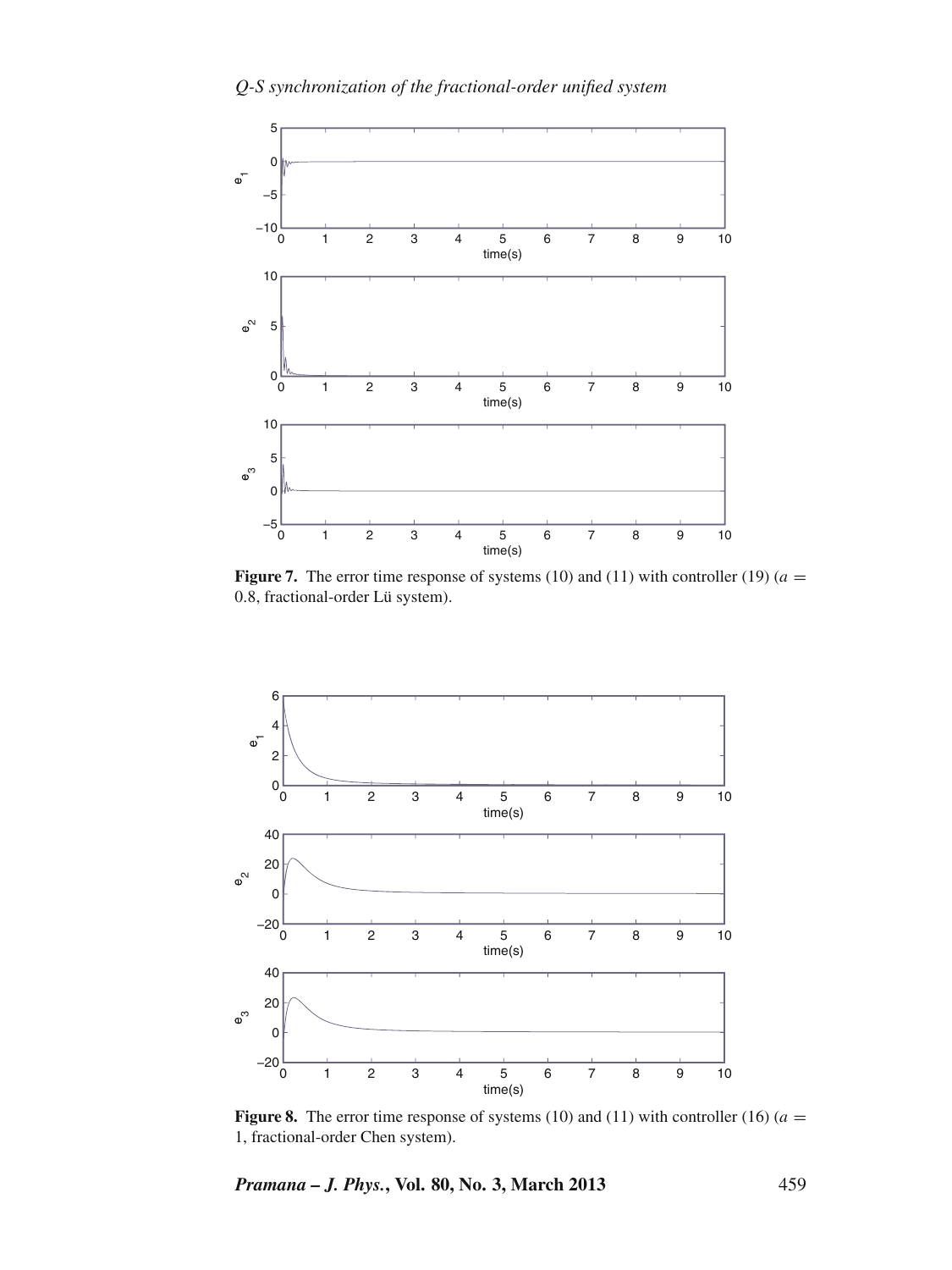*Yi Chai et al*

<span id="page-11-1"></span>

**Figure 9.** The error time response of systems (10) and (11) with controller (19) ( $a =$ 1, fractional-order Chen system).

condition  $k > 63$  in Theorem 1. The initial values of the drive and the response systems are taken as  $(x_1(0), x_2(0), x_3(0)) = (1, 4, 6)$  and  $(y_1(0), y_2(0), y_3(0)) =$ (−8.5, 7.5, 10.5), respectively. Figures [8](#page-10-1) and [9](#page-11-1) display the error state time response between systems  $(10)$  and  $(11)$  with the controllers  $(16)$  and  $(19)$ .

*Remark.* From the simulation result we can find that the state response time under controller  $(19)$  is shorter than those under controller  $(16)$ , which also confirms the superiority of the controller  $(19)$  over the controller  $(16)$ .

## <span id="page-11-0"></span>**5. Conclusion**

In this paper, we extend the concept of Q-S synchronization for integer-order systems to fractional-order systems and investigate Q-S synchronization of the fractional-order unified system. Based on the stability theory of fractional-order systems, two suitable controllers are designed. Finally, numerical simulations are provided to verify the effectiveness of the results obtained. It has to be noted that as we consider only the case of the given  $Q(x)$  and  $S(y)$ , there may exist some limitations in practical application. Readers can establish more criteria to guarantee Q-S synchronization of fractional-order dynamical system by introducing different observable variable functions. Therefore, the next work to be done is to propose a general scheme for Q-S synchronization of fractional-order chaotic systems, which will be discussed in future papers.

### **Acknowledgements**

The authors thank the referees for their valuable comments and suggestions. This work was supported by the National Natural Science Foundation of China (No. 60974090), the